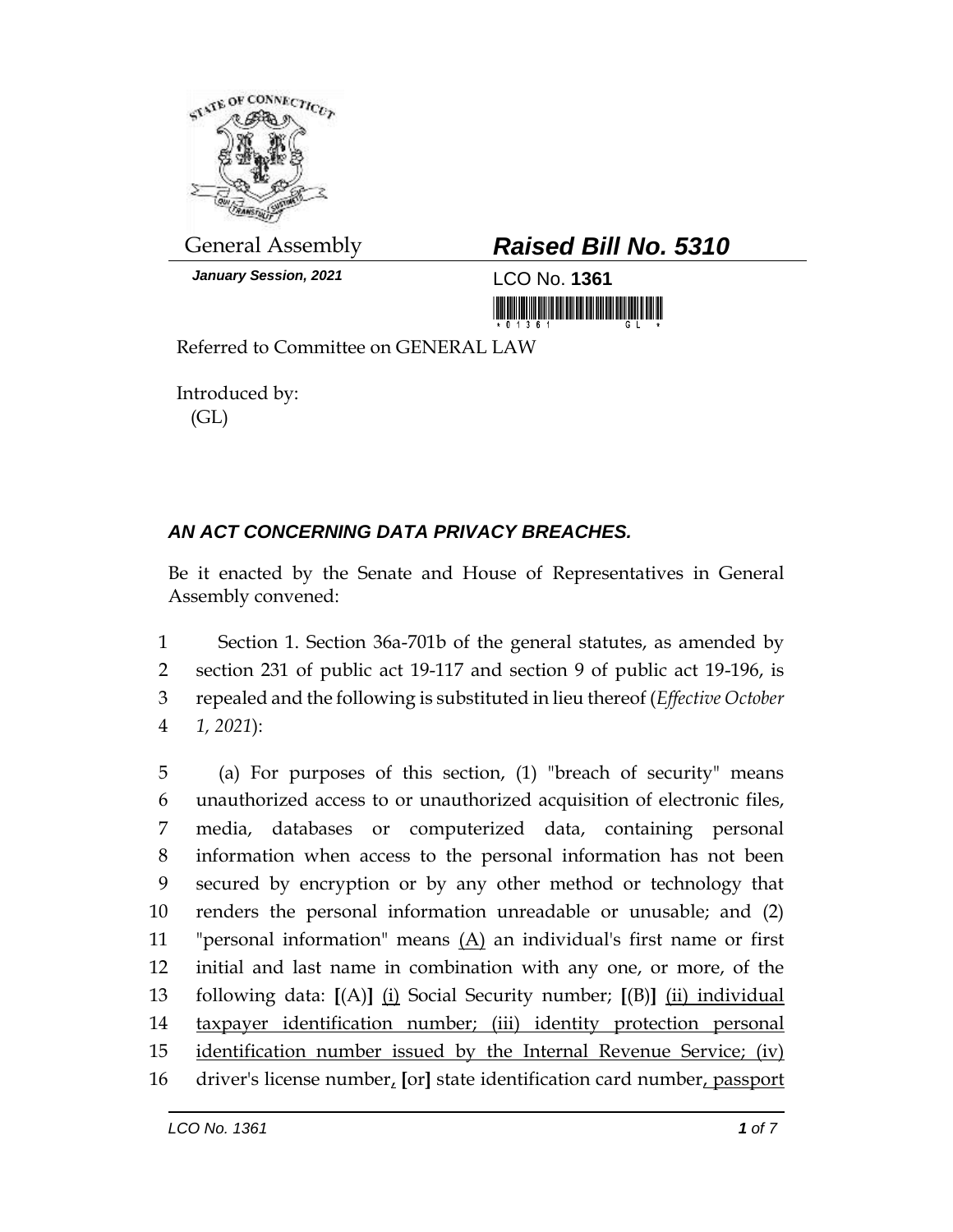number, military identification number or other identification number issued by the government that is used to verify identity; **[**(C)**]** (v) credit or debit card number; **[**or (D)**]** (vi) financial account number in combination with any required security code, access code or password that would permit access to such financial account; (vii) medical information regarding an individual's medical history, mental or physical condition or medical treatment or diagnosis by a health care professional; (viii) health insurance policy number or subscriber identification number, or any unique identifier used by a health insurer 26 to identify the individual; or (ix) biometric information consisting of 27 data generated by electronic measurements of an individual's unique physical characteristics and used to authenticate or ascertain the individual's identity, such as a fingerprint, voice print, retina or iris image; and (B) user name or electronic mail address, in combination with a password or security question and answer that would permit access to an online account. "Personal information" does not include publicly available information that is lawfully made available to the general public from federal, state or local government records or widely distributed media.

 (b) (1) Any person who **[**conducts business in this state, and who, in the ordinary course of such person's business,**]** owns, licenses or maintains computerized data that includes personal information, shall provide notice of any breach of security following the discovery of the breach to any resident of this state whose personal information was breached or is reasonably believed to have been breached. Such notice shall be made without unreasonable delay but not later than **[**ninety**]** sixty days after the discovery of such breach, unless a shorter time is required under federal law, subject to the provisions of subsection (d) of this section. **[**and the completion of an investigation by such person to determine the nature and scope of the incident, to identify the individuals affected, or to restore the reasonable integrity of the data system. Such notification**]** If the person reasonably believes that the identification of residents of this state whose personal information was 50 breached or reasonably believed to have been breached will not be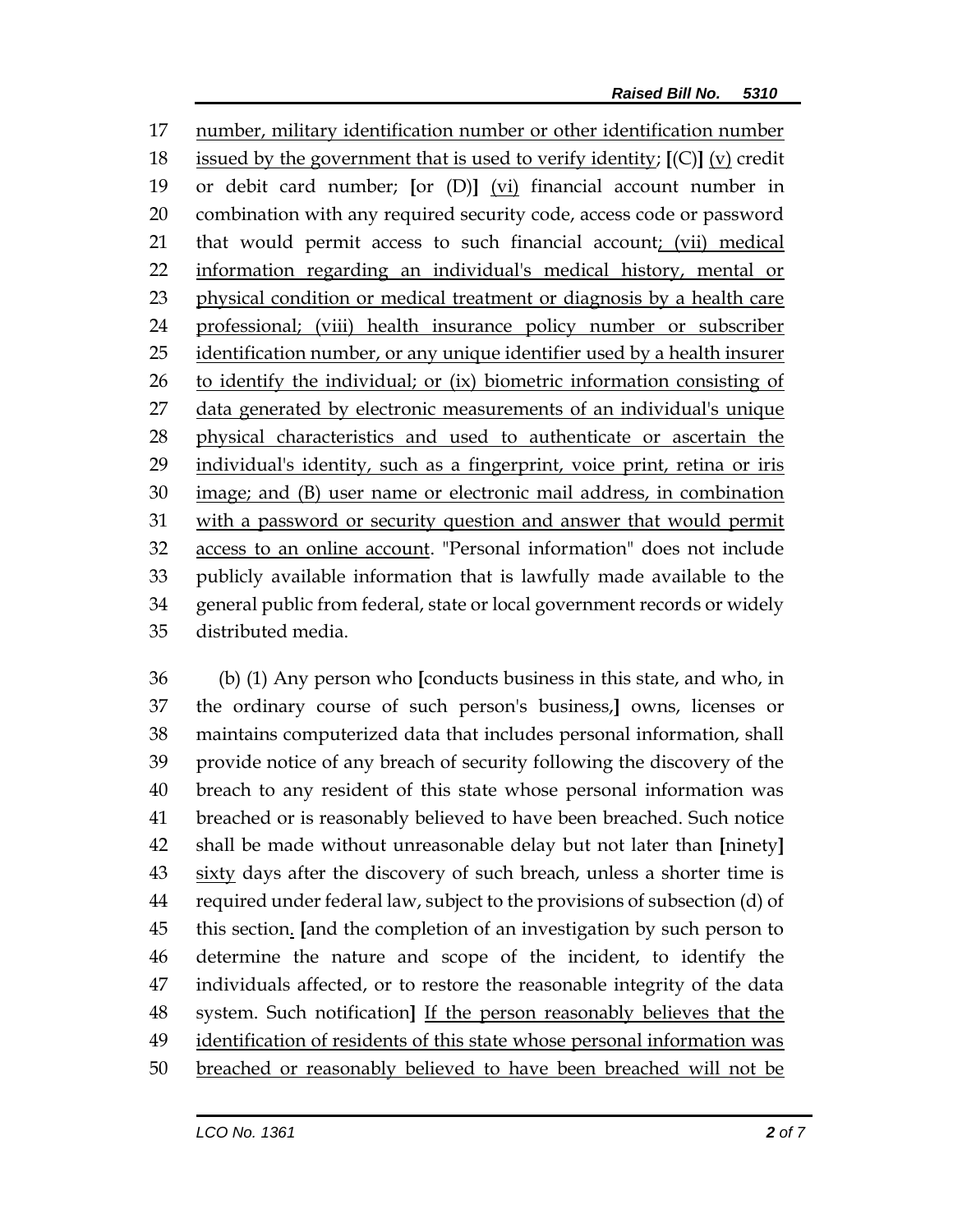completed within sixty days after the discovery of such breach, the person shall provide preliminary substitute notice, consistent with 53 subparagraphs (A) to  $(C)$ , inclusive, of subdivision (4) of subsection (e) of this section, and shall proceed in good faith to work to identify affected residents and provide direct notice as expediently was possible, consistent with subdivisions (1) to (3), inclusive, of subsection (e) of this section. Notification shall not be required if, after an appropriate investigation, **[**and consultation with relevant federal, state and local agencies responsible for law enforcement,**]** the person reasonably determines that the breach will not likely result in harm to the individuals whose personal information has been acquired **[**and**]** or accessed.

 (2) If notice of a breach of security is required by subdivision (1) of this subsection:

 (A) The person who **[**conducts business in this state, and who, in the ordinary course of such person's business,**]** owns, licenses or maintains computerized data that includes personal information, shall, not later than the time when notice is provided to the resident, also provide notice of the breach of security to the Attorney General; and

 (B) The person who **[**conducts business in this state, and who, in the ordinary course of such person's business,**]** owns or licenses computerized data that includes personal information, shall offer to each resident whose **[**nonpublic**]** personal information under **[**subparagraph (B)(i) of subdivision (9) of subsection (b) of section 38a- 38 or personal information as defined in subparagraph (A) of subdivision (2) of subsection (a)**]** clause (i) or (ii) of subparagraph (A) of subdivision (2) of subsection (a) of this section was breached or is reasonably believed to have been breached, appropriate identity theft prevention services and, if applicable, identity theft mitigation services. Such service or services shall be provided at no cost to such resident for a period of not less than twenty-four months. Such person shall provide all information necessary for such resident to enroll in such service or services and shall include information on how such resident can place a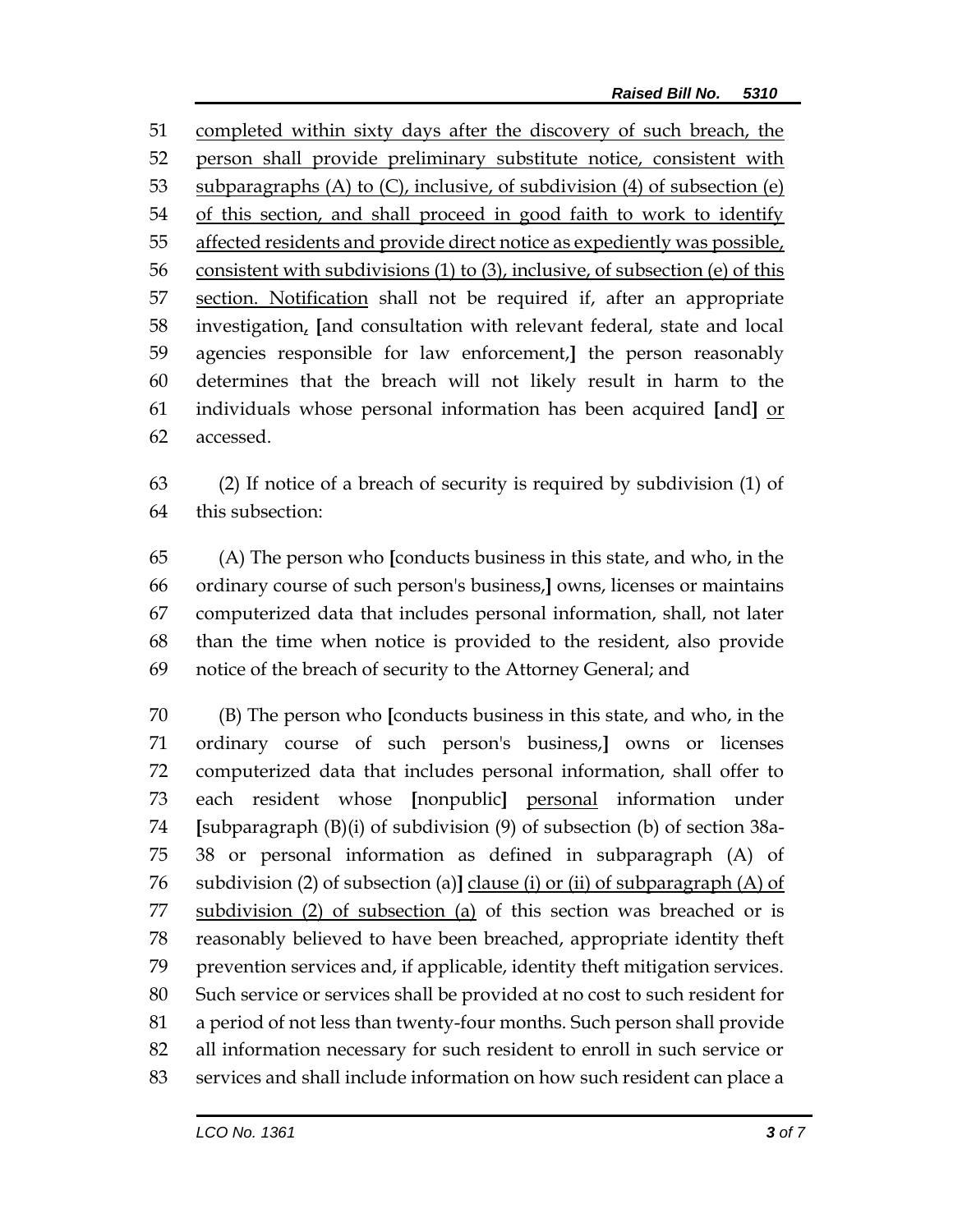credit freeze on such resident's credit file.

 (c) Any person that maintains computerized data that includes personal information that the person does not own shall notify the owner or licensee of the information of any breach of the security of the data immediately following its discovery, if the personal information of a resident of this state was breached or is reasonably believed to have been breached.

 (d) Any notification required by this section shall be delayed for a reasonable period of time if a law enforcement agency determines that the notification will impede a criminal investigation and such law enforcement agency has made a request that the notification be delayed. Any such delayed notification shall be made after such law enforcement agency determines that notification will not compromise the criminal investigation and so notifies the person of such determination.

 (e) Any notice to a resident, owner or licensee required by the provisions of this section may be provided by one of the following methods, subject to the provisions of subsection (f) of this section: (1) Written notice; (2) telephone notice; (3) electronic notice, provided such notice is consistent with the provisions regarding electronic records and signatures set forth in 15 USC 7001; (4) substitute notice, provided such person demonstrates that the cost of providing notice in accordance with subdivision (1), (2) or (3) of this subsection would exceed two hundred fifty thousand dollars, that the affected class of subject persons to be notified exceeds five hundred thousand persons or that the person does not have sufficient contact information. Substitute notice shall consist of the following: (A) Electronic mail notice when the person has an electronic mail address for the affected persons; (B) conspicuous posting of the notice on the web site of the person if the person maintains one; and (C) notification to major state-wide media, including newspapers, radio and television.

 (f) (1) In the event of a breach of login credentials under subparagraph (B) of subdivision (2) of subsection (a) of this section,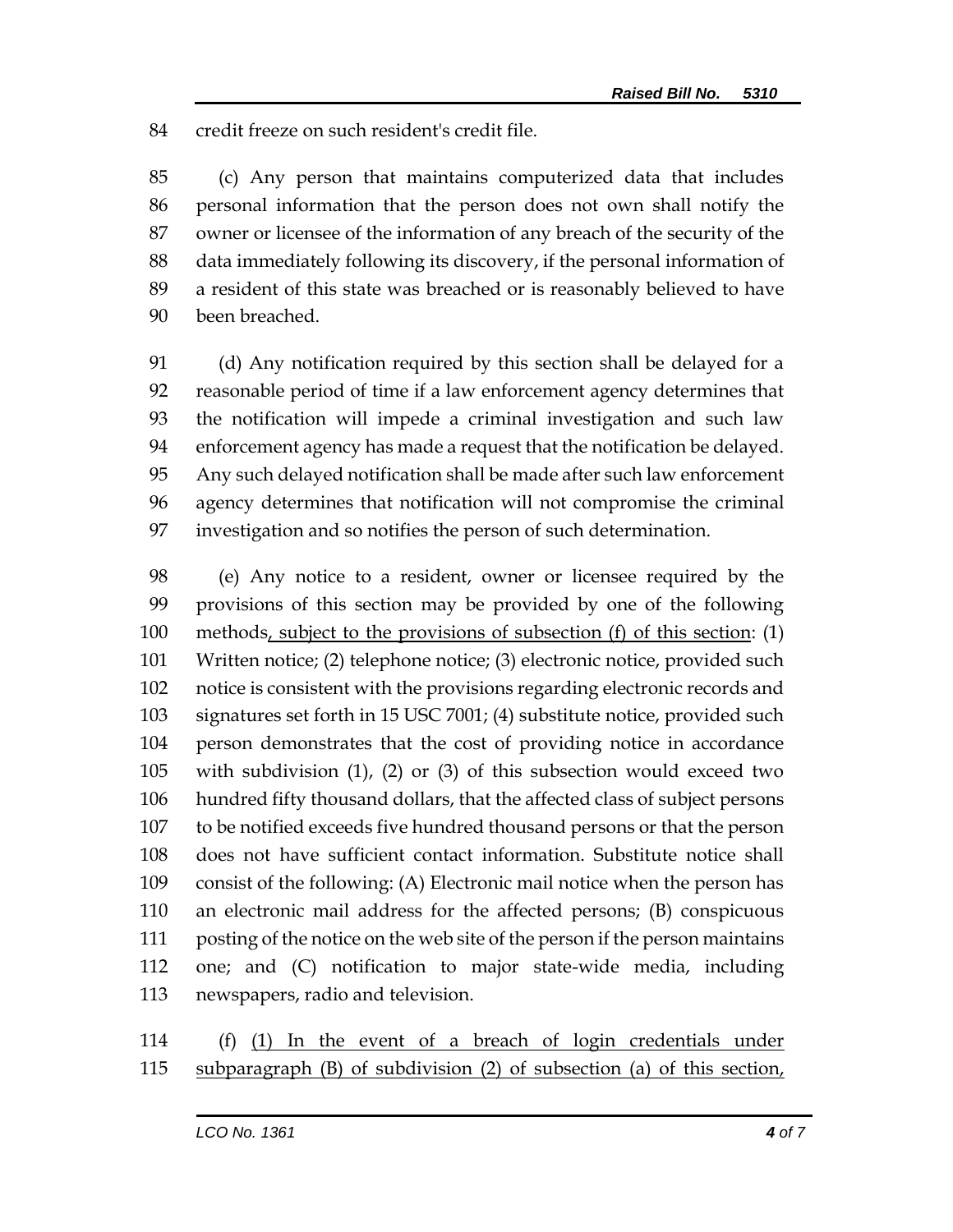notice to a resident may be provided in electronic or other form that directs the resident whose personal information was breached or is reasonably believed to have been breached to promptly change any password or security questions and answer, as applicable, or to take other appropriate steps to protect the affected online account and all other online accounts for which the resident uses the same user name or email address and password or security question and answer. (2) Any person that furnishes an email account shall not comply with

 this section by providing notification to the email account that was breached or reasonably believed to have been breached. The person shall provide notice by another method described in this section or by clear and conspicuous notice delivered to the resident online when the resident is connected to the online account from an Internet Protocol address or online location from which the person knows the resident customarily access the account.

 (g) Any person that maintains such person's own security breach procedures as part of an information security policy for the treatment of personal information and otherwise complies with the timing requirements of this section, shall be deemed to be in compliance with the security breach notification requirements of this section, provided such person notifies, as applicable, residents of this state, owners and licensees in accordance with such person's policies in the event of a breach of security and in the case of notice to a resident, such person also notifies the Attorney General not later than the time when notice is provided to the resident. Any person that maintains such a security breach procedure pursuant to the rules, regulations, procedures or guidelines established by the primary or functional regulator, as defined 143 in 15 USC 6809(2), shall be deemed to be in compliance with the security breach notification requirements of this section, provided (1) such person notifies, as applicable, such residents of this state, owners, and licensees required to be notified under and in accordance with the policies or the rules, regulations, procedures or guidelines established by the primary or functional regulator in the event of a breach of security, and (2) if notice is given to a resident of this state in accordance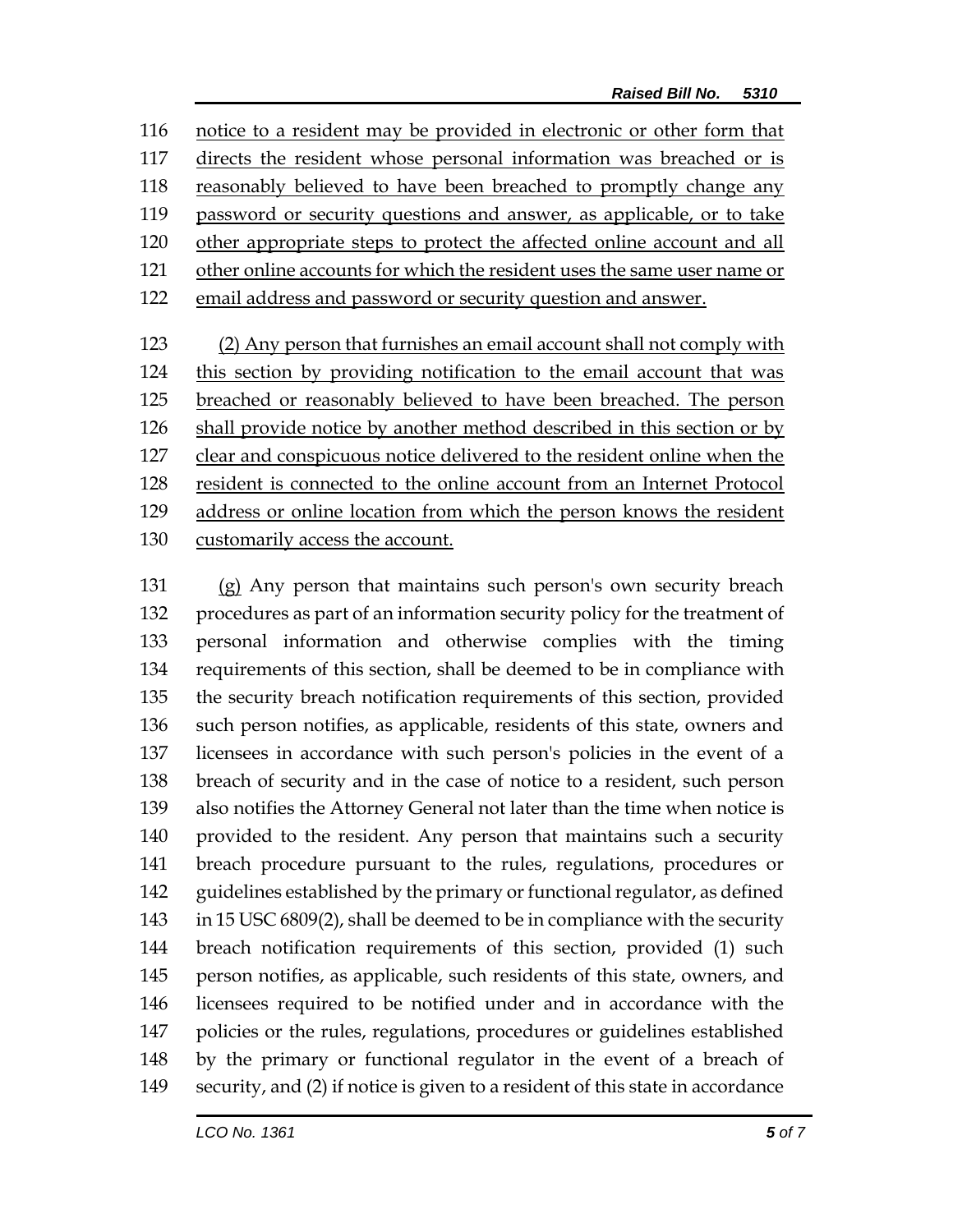with subdivision (1) of this subsection regarding a breach of security, such person also notifies the Attorney General not later than the time when notice is provided to the resident.

 (h) Any person that is subject to and in compliance with the privacy and security standards under the Health Insurance Portability and Accountability Act of 1996 and the Health Information Technology for Economic and Clinical Health Act shall be deemed to be in compliance with the provisions of this section, provided that (1) any person required to provide notification to residents of this state pursuant to the Health Information Technology for Economic and Clinical Health Act shall also 160 provide notice to the Attorney General not later than the time when such notice is provided to such residents and (2) the person otherwise complies with the requirements of subparagraph (B) of subdivision (2)

of subsection (b) of this section.

 (i) All documents, materials and information provided in response to an investigative demand in connection with the investigation of a breach of security, as defined in subsection (a) of this section, shall be exempt from public disclosure under subsection (a) of section 1-210, provided that the Attorney General may make such documents,

- materials or information available to third parties in furtherance of such
- investigation.

 **[**(g)**]** (j) Failure to comply with the requirements of this section shall constitute an unfair trade practice for purposes of section 42-110b and shall be enforced by the Attorney General.

This act shall take effect as follows and shall amend the following sections:

|--|

## *Statement of Purpose:*

To expand the data privacy breach notification statute to protect consumers.